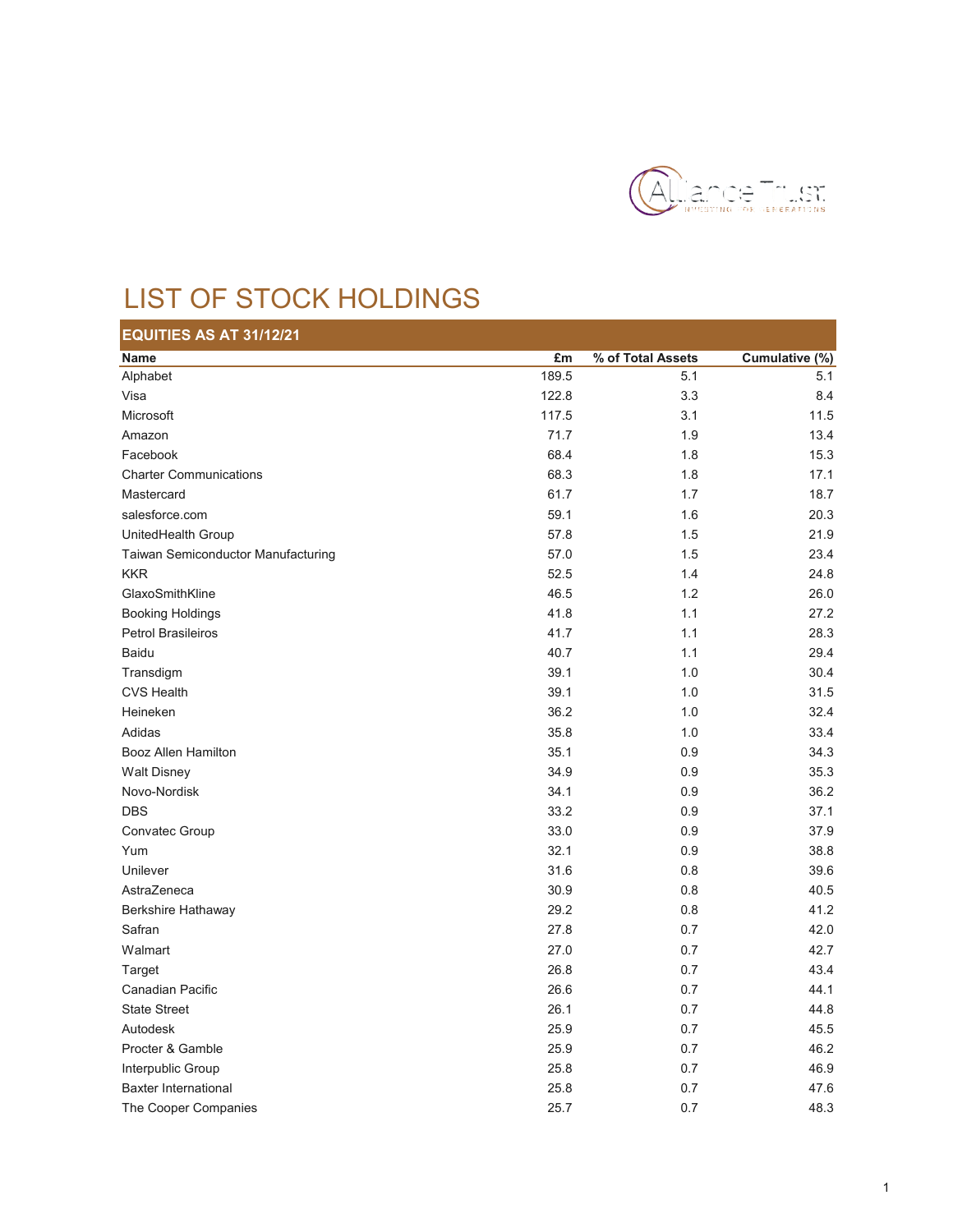| Exxon Mobil              | 25.5 | 0.7 | 49.0 |
|--------------------------|------|-----|------|
| <b>Bayer</b>             | 25.4 | 0.7 | 49.7 |
| <b>HDFC Bank</b>         | 24.8 | 0.7 | 50.3 |
| <b>Bureau Veritas</b>    | 24.4 | 0.7 | 51.0 |
| <b>BAE Systems</b>       | 24.0 | 0.6 | 51.6 |
| News Corp                | 23.7 | 0.6 | 52.3 |
| Comcast                  | 23.3 | 0.6 | 52.9 |
| <b>SEA</b>               | 22.8 | 0.6 | 53.5 |
| Carlyle Group            | 22.3 | 0.6 | 54.1 |
| ServiceNow               | 22.1 | 0.6 | 54.7 |
| Makita                   | 21.7 | 0.6 | 55.3 |
| <b>ASML</b>              | 21.6 | 0.6 | 55.8 |
| Fleetcor Technology      | 21.6 | 0.6 | 56.4 |
| Nutrien                  | 21.1 | 0.6 | 57.0 |
| AIA                      | 21.0 | 0.6 | 57.5 |
| Heidelbergcement         | 21.0 | 0.6 | 58.1 |
| Ameriprise Financial     | 20.7 | 0.6 | 58.6 |
| <b>WPP</b>               | 20.5 | 0.5 | 59.2 |
| Vinci                    | 20.5 | 0.5 | 59.7 |
| Dell Technologies        | 20.4 | 0.5 | 60.3 |
| Broadcom                 | 20.2 | 0.5 | 60.8 |
| <b>BNP Paribas</b>       | 20.2 | 0.5 | 61.4 |
| <b>Texas Instruments</b> | 20.2 | 0.5 | 61.9 |
| Crown Holdings           | 19.9 | 0.5 | 62.4 |
| Lloyds Banking           | 19.1 | 0.5 | 63.0 |
| Qorvo                    | 18.9 | 0.5 | 63.5 |
| <b>United Rentals</b>    | 18.9 | 0.5 | 64.0 |
| <b>Skyworks Solution</b> | 18.7 | 0.5 | 64.5 |
| Shopify                  | 18.6 | 0.5 | 65.0 |
| Santen Pharmaceutical    | 18.6 | 0.5 | 65.5 |
| <b>BP</b>                | 18.5 | 0.5 | 66.0 |
| Nokia OYJ                | 18.3 | 0.5 | 66.5 |
| Weir Group               | 18.0 | 0.5 | 66.9 |
| Nvidia                   | 17.6 | 0.5 | 67.4 |
| <b>DKSH Holding</b>      | 17.5 | 0.5 | 67.9 |
| Paypal                   | 17.3 | 0.5 | 68.3 |
| Atlassian                | 17.3 | 0.5 | 68.8 |
| Netflix                  | 17.1 | 0.5 | 69.3 |
| Ebara                    | 17.1 | 0.5 | 69.7 |
| Infosys                  | 16.4 | 0.4 | 70.2 |
| Progressive              | 16.4 | 0.4 | 70.6 |
| Smiths Group             | 16.3 | 0.4 | 71.0 |
| Citigroup                | 16.2 | 0.4 | 71.5 |
| Cisco Systems            | 16.1 | 0.4 | 71.9 |
| Fiserv                   | 15.9 | 0.4 | 72.3 |
| Aercap                   | 15.7 | 0.4 | 72.7 |
| Square                   | 15.7 | 0.4 | 73.2 |
| Whirlpool                | 15.6 | 0.4 | 73.6 |
| Arcelormittal            | 15.3 | 0.4 | 74.0 |
|                          |      |     |      |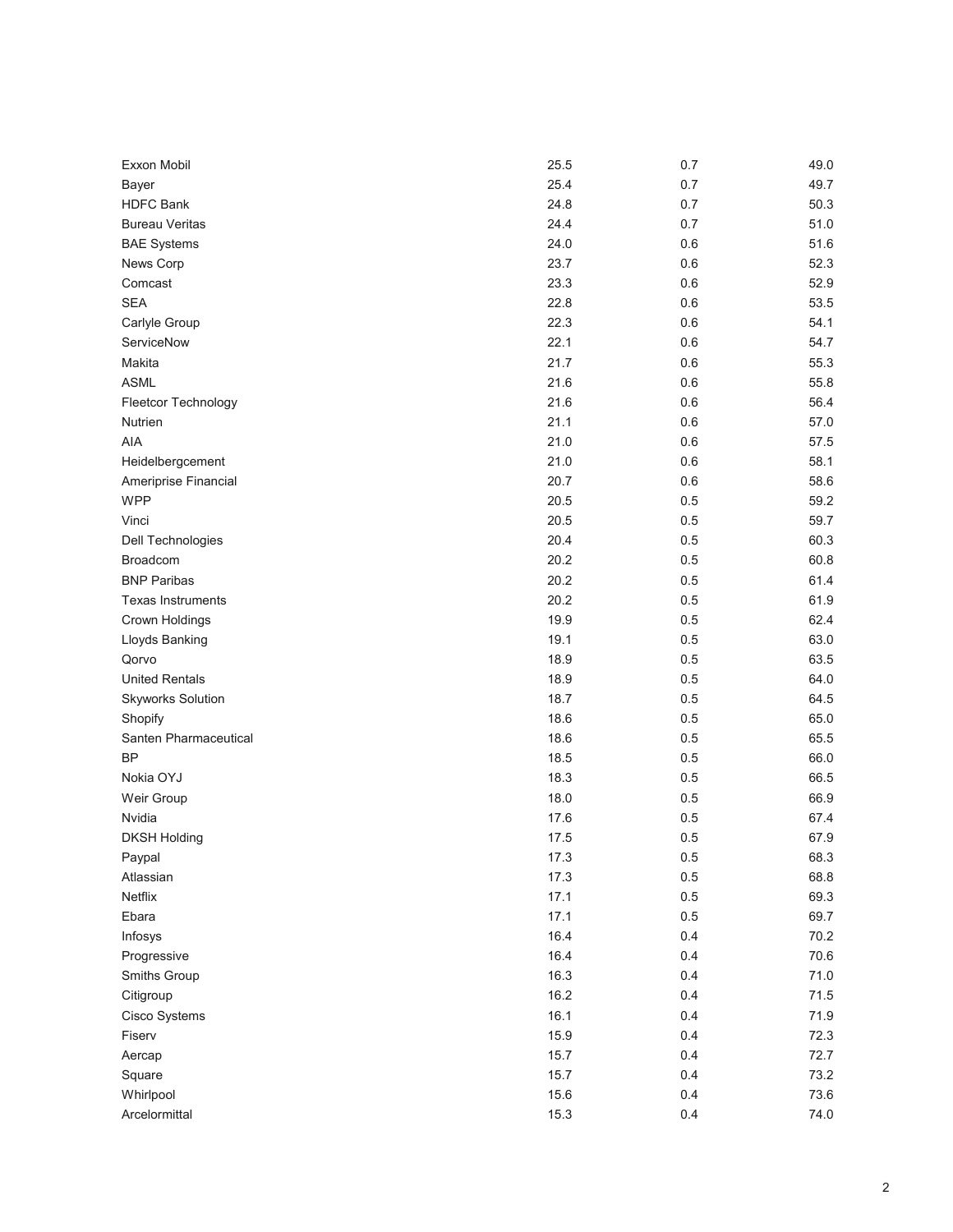| Schneider Electric          | 15.3    | 0.4 | 74.4 |
|-----------------------------|---------|-----|------|
| Sonic Healthcare            | 15.3    | 0.4 | 74.8 |
| Intercontinental Exchange   | 15.1    | 0.4 | 75.2 |
| <b>Owens Corning</b>        | 15.1    | 0.4 | 75.6 |
| Intuit                      | 15.0    | 0.4 | 76.0 |
| Prosus                      | 14.9    | 0.4 | 76.4 |
| <b>Imperial Brands</b>      | 14.8    | 0.4 | 76.8 |
| <b>Barrick Gold</b>         | 14.8    | 0.4 | 77.2 |
| Kingfisher                  | 14.7    | 0.4 | 77.6 |
| Aena                        | 14.6    | 0.4 | 78.0 |
| Whitbread                   | 14.3    | 0.4 | 78.4 |
| <b>H&amp;R Block</b>        | 13.9    | 0.4 | 78.7 |
| <b>NRG Energy</b>           | 13.9    | 0.4 | 79.1 |
| <b>Liberty Global</b>       | 13.9    | 0.4 | 79.5 |
| <b>Molson Coors</b>         | 13.7    | 0.4 | 79.9 |
| Flex                        | 13.4    | 0.4 | 80.2 |
| Zoetis                      | 13.3    | 0.4 | 80.6 |
| Cigna                       | 13.3    | 0.4 | 80.9 |
| Ebay                        | 13.0    | 0.3 | 81.3 |
| Twilio                      | 12.9    | 0.3 | 81.6 |
| Glanbia                     | 12.8    | 0.3 | 82.0 |
| Anglo American              | 12.8    | 0.3 | 82.3 |
| J P Morgan Chase            | 12.7    | 0.3 | 82.6 |
| <b>Standard Chartered</b>   | 12.7    | 0.3 | 83.0 |
| Lithia Motors               | 12.4    | 0.3 | 83.3 |
| Qurate Retail               | 12.3    | 0.3 | 83.6 |
| Hargreaves Lansdown         | 12.2    | 0.3 | 84.0 |
| Glencore                    | 12.1    | 0.3 | 84.3 |
| Kubota                      | 12.1    | 0.3 | 84.6 |
| Adient                      | 12.0    | 0.3 | 84.9 |
| <b>Lincoln National</b>     | 11.9    | 0.3 | 85.3 |
| Oracle                      | 11.9    | 0.3 | 85.6 |
| Housing Development Finance | 11.8    | 0.3 | 85.9 |
| Amadeus IT                  | 11.7    | 0.3 | 86.2 |
| Dexcom                      | 11.6    | 0.3 | 86.5 |
| Edwards Lifesciences        | 11.5    | 0.3 | 86.8 |
| Intel                       | 11.4    | 0.3 | 87.1 |
| Snowflake                   | 11.4    | 0.3 | 87.4 |
| Harley Davidson             | 11.1    | 0.3 | 87.7 |
| Andritz                     | 11.0    | 0.3 | 88.0 |
| Vodafone                    | 10.8    | 0.3 | 88.3 |
| Adyen                       | 10.8    | 0.3 | 88.6 |
| <b>Western Digital</b>      | 10.7    | 0.3 | 88.9 |
| Doordash                    | 10.4    | 0.3 | 89.2 |
| Hanesbrands                 | 10.3    | 0.3 | 89.4 |
| <b>Baker Hughes</b>         | 10.0    | 0.3 | 89.7 |
| TP ICAP                     | $9.9\,$ | 0.3 | 90.0 |
| Western Union               | $9.5\,$ | 0.3 | 90.2 |
| MercadoLibre                | 9.5     | 0.3 | 90.5 |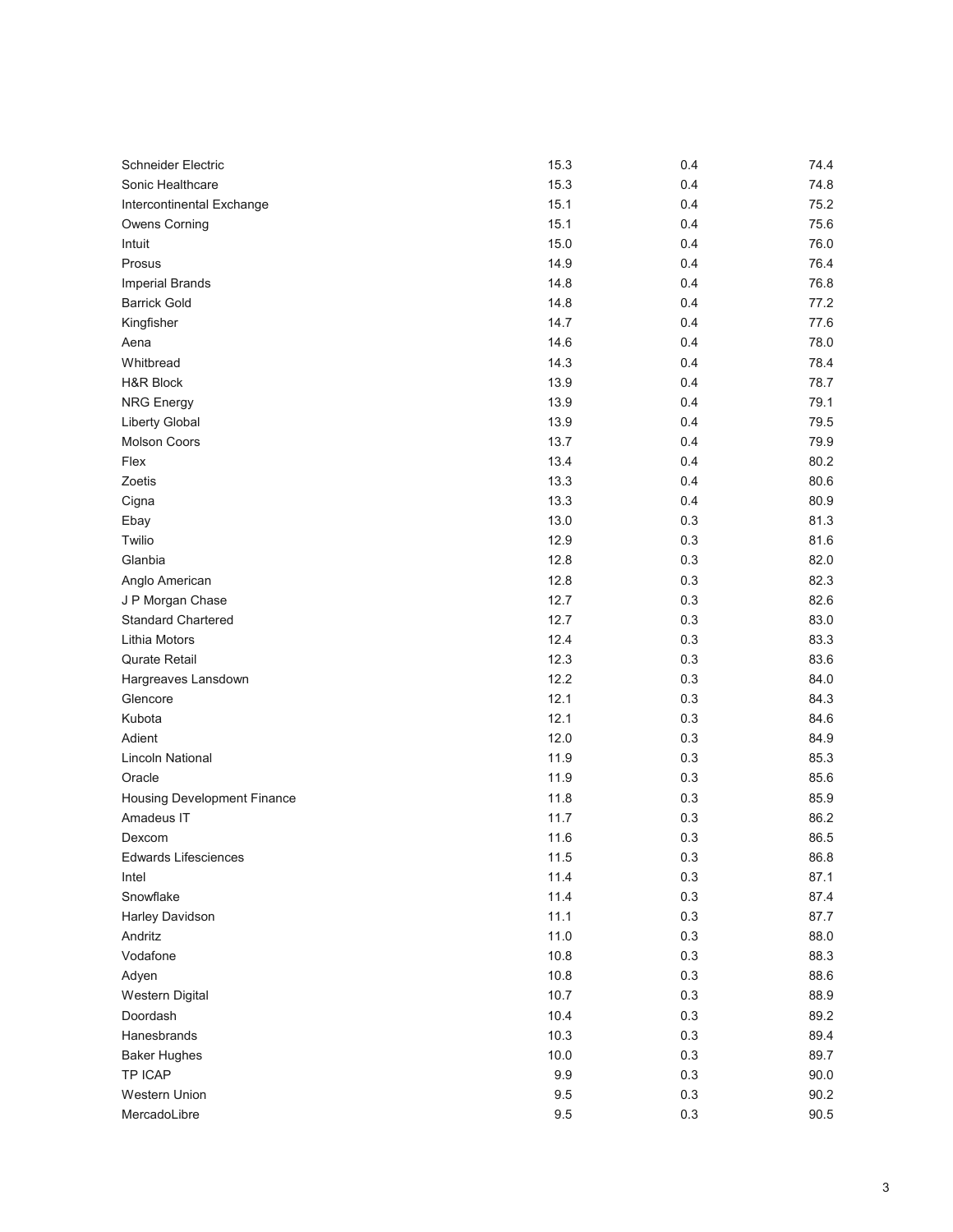| Siemens                       | 9.1 | 0.2     | 90.7 |
|-------------------------------|-----|---------|------|
| <b>TS Tech</b>                | 8.8 | 0.2     | 91.0 |
| Anima Holding                 | 8.7 | 0.2     | 91.2 |
| Nippon Television             | 8.7 | 0.2     | 91.4 |
| Murata Manufacturing          | 8.6 | 0.2     | 91.7 |
| <b>Applus Services</b>        | 8.6 | 0.2     | 91.9 |
| Sanofi                        | 8.4 | 0.2     | 92.1 |
| Las Vegas Sands Corp          | 8.1 | 0.2     | 92.3 |
| Reliance Industries           | 7.7 | 0.2     | 92.5 |
| Sberbank                      | 7.7 | 0.2     | 92.7 |
| <b>Samsung Electronics</b>    | 7.4 | 0.2     | 92.9 |
| China Merchants Bank          | 7.0 | 0.2     | 93.1 |
| Capita                        | 6.7 | 0.2     | 93.3 |
| Alliance Data Systems         | 6.3 | 0.2     | 93.5 |
| Kato Sangyo                   | 6.2 | 0.2     | 93.6 |
| Newmount                      | 6.2 | 0.2     | 93.8 |
| Gazprom                       | 6.1 | 0.2     | 94.0 |
| Daimler                       | 5.8 | 0.2     | 94.1 |
| Hong Kong Exchange            | 5.6 | 0.2     | 94.3 |
| Admiral                       | 5.6 | 0.2     | 94.4 |
| Rosneft Oil                   | 5.4 | 0.1     | 94.6 |
| Lukoil                        | 5.0 | 0.1     | 94.7 |
| Exelon                        | 4.8 | 0.1     | 94.8 |
| Philip Morris International   | 4.7 | 0.1     | 95.0 |
| Commscope Holdings            | 4.7 | 0.1     | 95.1 |
| Gruma                         | 4.7 | 0.1     | 95.2 |
| Chailease Holding             | 4.7 | 0.1     | 95.3 |
| CGG                           | 4.5 | 0.1     | 95.5 |
| Vale                          | 4.4 | 0.1     | 95.6 |
| <b>Mmc Norilsk Nickel</b>     | 4.3 | 0.1     | 95.7 |
| Lam Research                  | 4.3 | 0.1     | 95.8 |
| Bajaj Finance                 | 4.2 | 0.1     | 95.9 |
| Restaurant Group              | 4.1 | 0.1     | 96.0 |
| <b>BBVA</b>                   | 3.8 | 0.1     | 96.1 |
| State Bank of India           | 3.5 | 0.1     | 96.2 |
| Petrochina Co Ltd             | 3.3 | 0.1     | 96.3 |
| <b>ICICI Bank</b>             | 3.2 | 0.1     | 96.4 |
| JD.com                        | 3.0 | 0.1     | 96.5 |
| <b>Tata Consultancy</b>       | 3.0 | 0.1     | 96.6 |
| Polyus                        | 3.0 | 0.1     | 96.6 |
| Tencent                       | 3.0 | 0.1     | 96.7 |
| <b>RWS</b>                    | 3.0 | 0.1     | 96.8 |
| Wal-Mart de Mexico            | 2.9 | 0.1     | 96.9 |
| <b>TCS</b>                    | 2.4 | 0.1     | 96.9 |
| <b>Bank Central Asia</b>      | 2.2 | 0.1     | 97.0 |
| Itau Unibanco                 | 2.2 | 0.1     | 97.0 |
| Sun Pharmaceutical Industries | 2.1 | 0.1     | 97.1 |
| NetEase                       | 2.1 | 0.1     | 97.2 |
| <b>Tata Steel</b>             | 1.8 | $0.0\,$ | 97.2 |